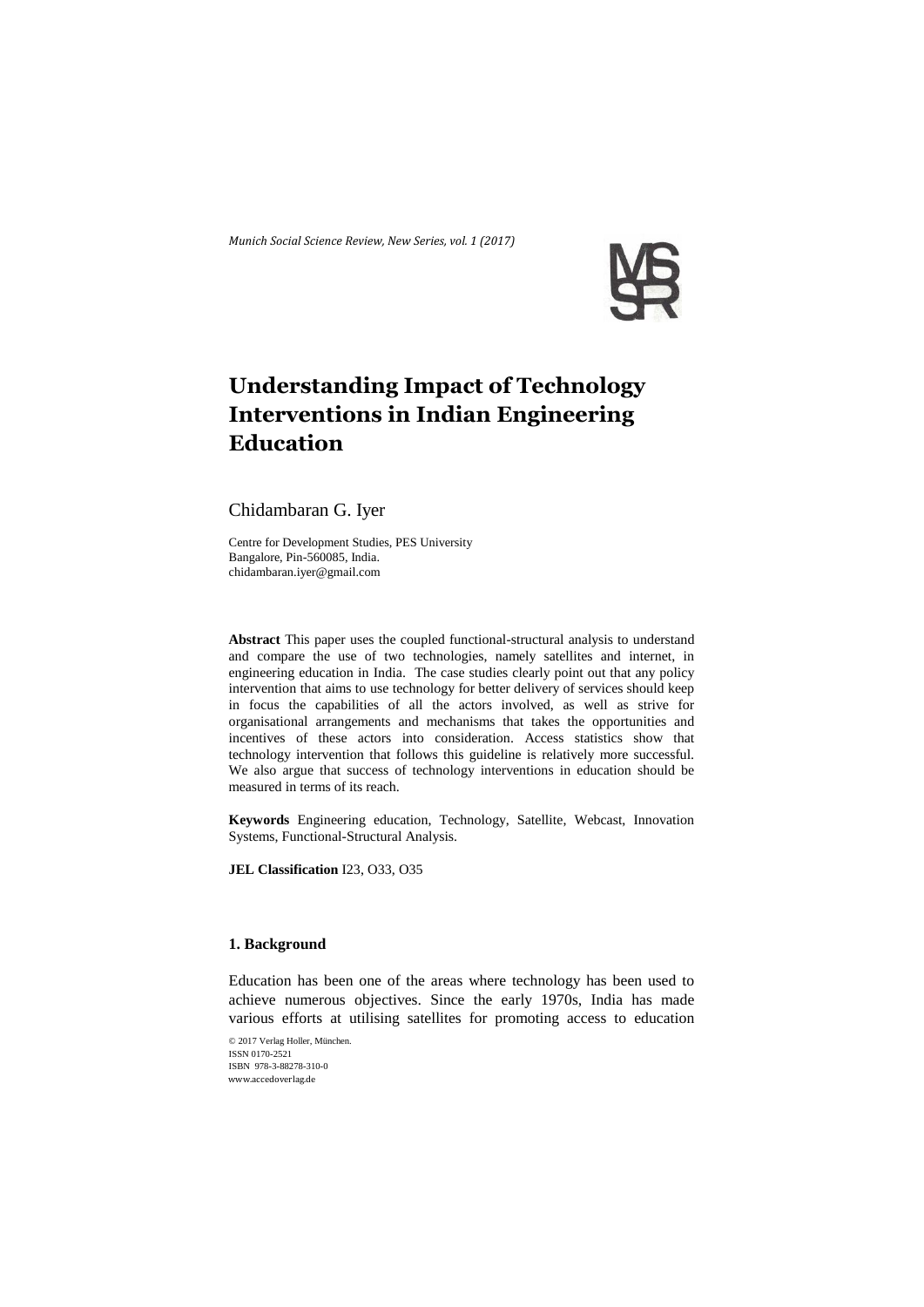(Bhaskaranarayana et al. 2009), which includes engineering education. In the Indian case, there are a number of issues that have plagued the system of engineering education. The key issue is the lack of qualified faculty. In the thousands of engineering colleges of the country, inexperienced and undergraduate degree holders are appointed as lecturers, which feeds to the gap between the desired level and the current level of expertise available among the faculty. A majority of these fresh engineers who have been trained by this combination of lack of quality faculty and subpar private engineering colleges have already been labelled as "unemployable" by the current major employer, the Indian software industry. This problem has been recognized by the Government of India and there are steps that are being taken not only by the concerned department but also by the Indian Space Research Organization (ISRO) and the chain of Indian Institutes of Technology<sup>1</sup> (IITs). In September 2004, ISRO launched an educational satellite *EduSat*, built exclusively for serving the educational sector. Institutes like the IIT Bombay, have used EduSat to enhance their distance education programme.

During the same time, the IITs and the Indian Institute of Science (IISc) came together to put forward a proposal to the Government of India's Ministry of Human Resource Development (MHRD) to create content for 100 courses as web-based supplements to be distributed through the Internet. Thus, the National Programme on Technology Enhanced Learning (NPTEL) initiative was born. It created complete, free and open online courseware for engineering, science and management subjects. The contents of *NPTEL* are available free to everyone in the world and follow closely the curriculum design adopted by major technical universities in India.

As one would expect, the impact<sup>2</sup> of these efforts of using technology in engineering education, in terms of reach and utilization, have not been the same. This experiment of using two different technologies in engineering education provides us an opportunity to fine tune our tools of understanding or measuring technological change. The contribution of this paper is that it tries to understand this experience of the application of the two different technologies<sup>3</sup> in engineering education using the coupled

<sup>&</sup>lt;sup>1</sup> The tiny elite sector in the system the Indian Institutes of Technology (IIT) at the national level and a group of prestigious institutions at the State level, seem to be less affected by this quality gap. Rest of the sector, most of which are privately run engineering colleges, has been responsible for the rapid growth in engineering education and hence educate a vast majority of Indian engineers (Walsh 2011).

<sup>&</sup>lt;sup>2</sup> When we say impact, we imply only the reach of the effort and how many users have been and continue to access the effort.

<sup>&</sup>lt;sup>3</sup> EduSat was used for live-transmission-based synchronous education; while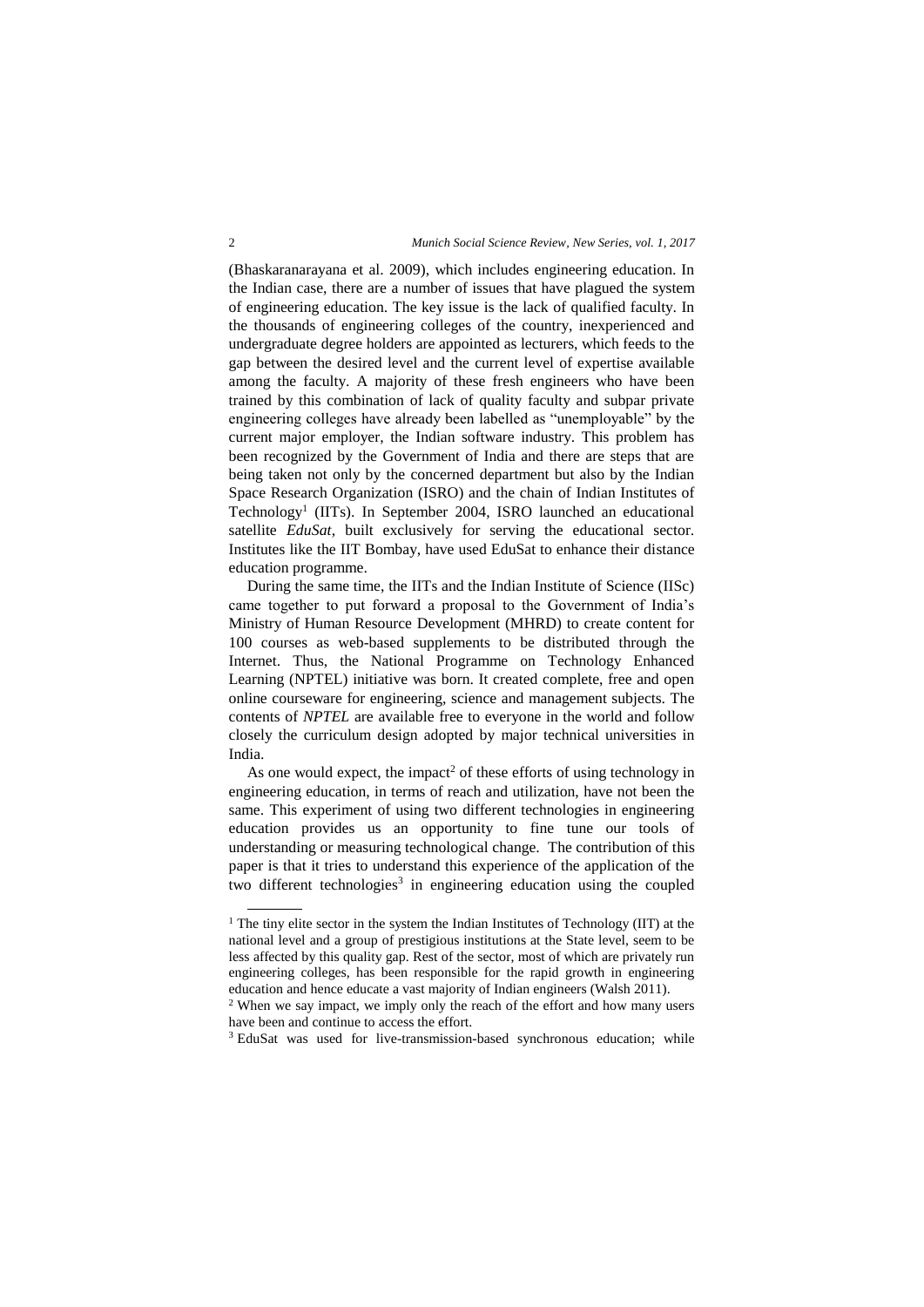functional-structural (Wieczorek and Hekkert 2012) analysis developed for innovation systems. We then use the analysis to suggest inferences for innovation systems in the field of education.

The paper is organised as follows, in the next section we briefly explain EduSat and *NPTEL* followed by a section on the functional and structural analysis framework. Section 4 then analyzes the EduSat and NPTEL interventions in engineering education using the coupled functionalstructural analysis framework. The paper makes its concluding observations in section 5.

# **2. Educational satellite** *EduSat* **and the National Programme on Technology Enhanced Learning (NPTEL)**

EduSat, launched on 20 September 2004, was mainly intended to meet the demand for an interactive satellite-based distance education system for the country. This satellite was specially configured for audio-visual medium, employing digital interactive classroom and multimedia multi-centric system. The satellite had numerous technological possibilities for broadcast as well as return links; for example, broadcast was possible through radio, television, and internet. Similarly, webcam, telephone, talkback channel, and internet medium could be used as return link. With respect to EduSat, ISRO spearheaded access to this technology by setting up broadcast and receiving terminals. Figure 1 gives the various possibilities of EduSat.

ISRO conceived the EduSat project in October 2002. Before the launch of EduSat, ISRO initiated discussions and deliberations at a national level to give direction to the "EduSat Utilization Programme." A series of consultations, seminars, and workshops were organized; all the stakeholders who were participants in these seminars were familiarized with the concept, technology, applications and proposed process of implementation, and issues in terms of operations and management of the network and utilization. Discussions were also held on a variety of issues including the subjects that could be taken up for teaching, interactivity, and quality of content etc. ISRO then set up appropriate project-structure to monitor, supervise, and formulate the policies and guidelines to run this programme. ISRO implemented the *EduSat Utilization Programme* in three phases: pilot, semi-operational, and operational. In the pilot phase,

-

NPTEL uses recorded video, which is an example of asynchronous education. I thank an anonymous referee and Prof. Siddharthan for pointing this out in an earlier version of this paper.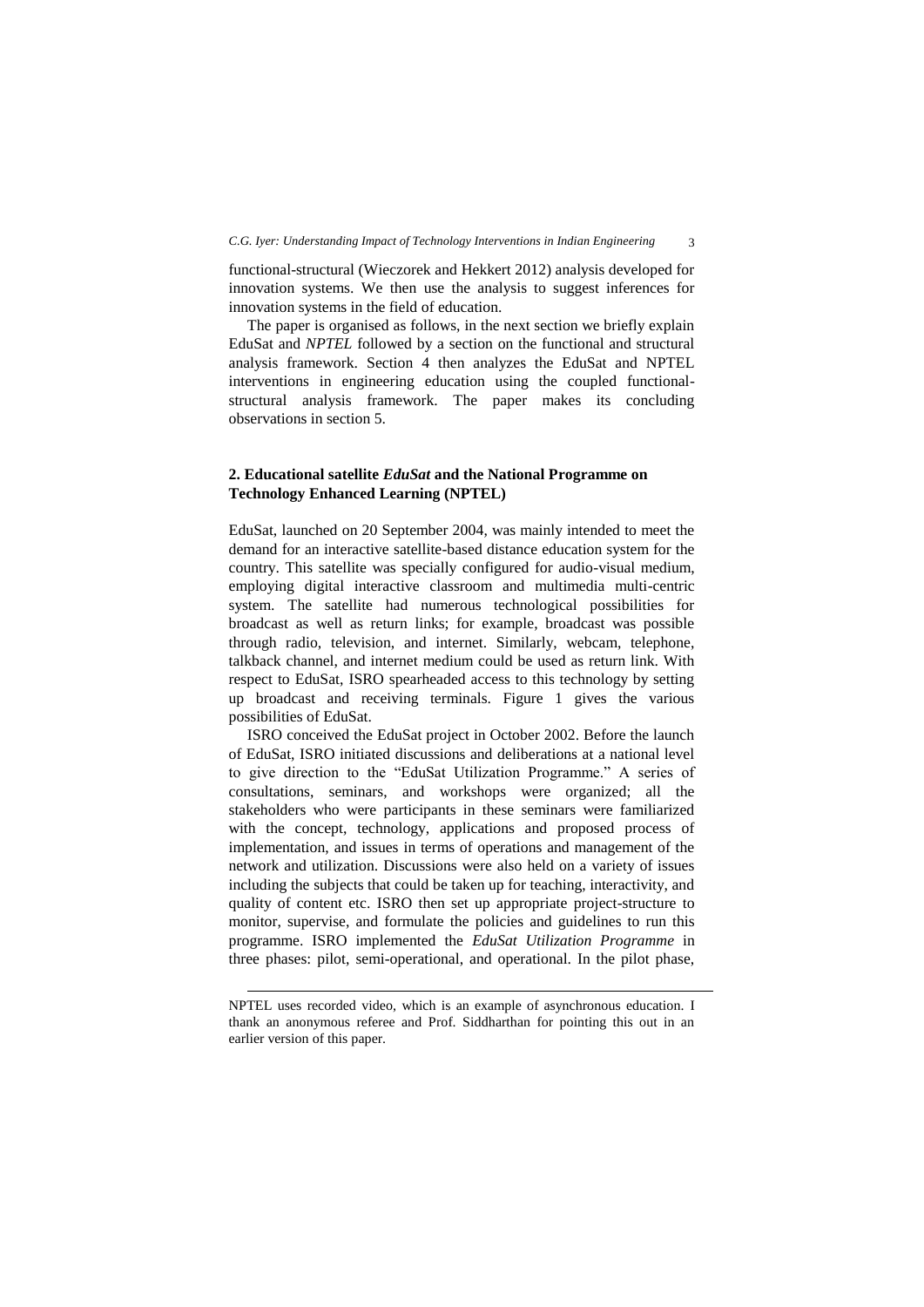which was before the launch of EduSat, engineering colleges of three universities in India were connected through three independent networks using Indian National Satellite System (INSAT) 3B Ku-band transponder (Bhaskaranarayana et al 2009). To make optimum use of EduSat capabilities, ISRO also reviewed its pilot phase through a research institute.



**Figure 1**: Uses of EduSat (Source: ISRO brochure on EduSat. Accessed August 22, 2011[. http://www.isro.org/publications/pdf/Edusat-](http://www.isro.org/publications/pdf/Edusat-Brochure.pdf)[Brochure.pdf](http://www.isro.org/publications/pdf/Edusat-Brochure.pdf).)

The NPTEL programme began in 2003, with an aim of creating 120 internet based course supplements, 115 video courses and encapsulation/ conversion of existing 110 video courses. Supplementary learning materials for 40 hours was planned in each course; video courses were to contain 40 one-hour lectures per course for telecast through *Eklavya*  television channel. Formally launched in September 2006, more than 80 per cent content in NPTEL has been designed and developed for dissemination through the web. Video lectures are being broadcasted through the Eklavya channel, and approximately 50 engineering institutions across India have set up receivers to receive signal in their campuses. Thus, NPTEL is a curriculum development exercise in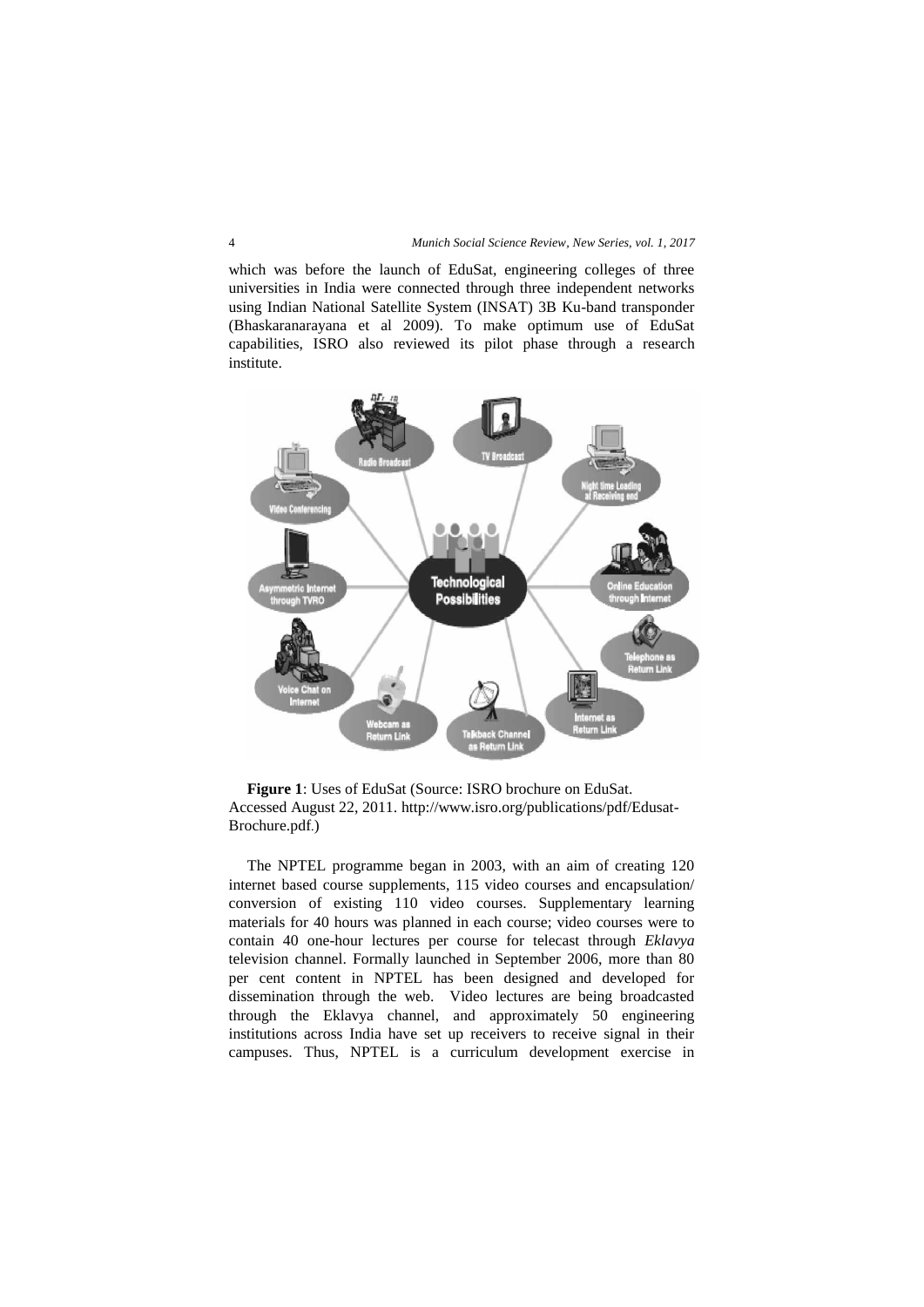electronic form whose material could also be used as "reference" for students.

In phase one, each of the eight partner institutions identified individual faculty members to represent their institutions in a National group, responsible for management of content development process; at the institute level faculty members in each discipline were identified as discipline coordinators. The institutes also distributed work to identified subject matter experts, with minimum duplication. Feedback during intermediate stages of content development was collected through workshops for user faculty from representative colleges in each region. Efforts were taken to create suitable IT support infrastructure and software. Finally, a distribution mechanism in the form of CD ROMs/DVDs, was put in place for institutions that lacked internet connectivity. The second and third phase was from 2007-2012. Major project deliverables here include conversion of NPTEL phase I video courses in streaming video lecture format, creation of additional 600 web and video courses in all major branches of engineering, physical sciences at the undergraduate and postgraduate levels, and management courses at the postgraduate level.

## **3. Structures and functions of innovations systems**

The "Technology Specific Innovation System" (TSIS) has been defined by Carlsson and Stanckiewicz (1991) as a dynamic network of agents interacting in a specific economic area under a particular institutional infrastructure and involved in the generation, diffusion and utilisation of technology.

To unlock and displace an existing system, it is important that several TSIS develop successfully and take over part of the existing system. The determining factors for a TSIS can be traced by identifying all those activities that influence the development, diffusion and use of an innovation. These activities are also called "Functions of Innovation Systems;" Hekkert et al. (2007) have proposed the following seven functions: Entrepreneurial activities (F1), Knowledge development (F2), Knowledge diffusion through networks (F3), Guidance of the search (F4), Market formation (F5), Resources mobilization (F6), and Creation of legitimacy/counteract resistance to change (F7). It must be mentioned that these functions influence each other; fulfilment of a certain function quite likely has its effects on the fulfilment of other functions, thus leading to interactions among functions. New developments often start with a limited number of functions that often pull other system functions and the innovation system gains strength. Iyer (2017) uses the functions of innovation systems (FIS) to look at impact of NPTEL and EduSat in Indian Engineering education.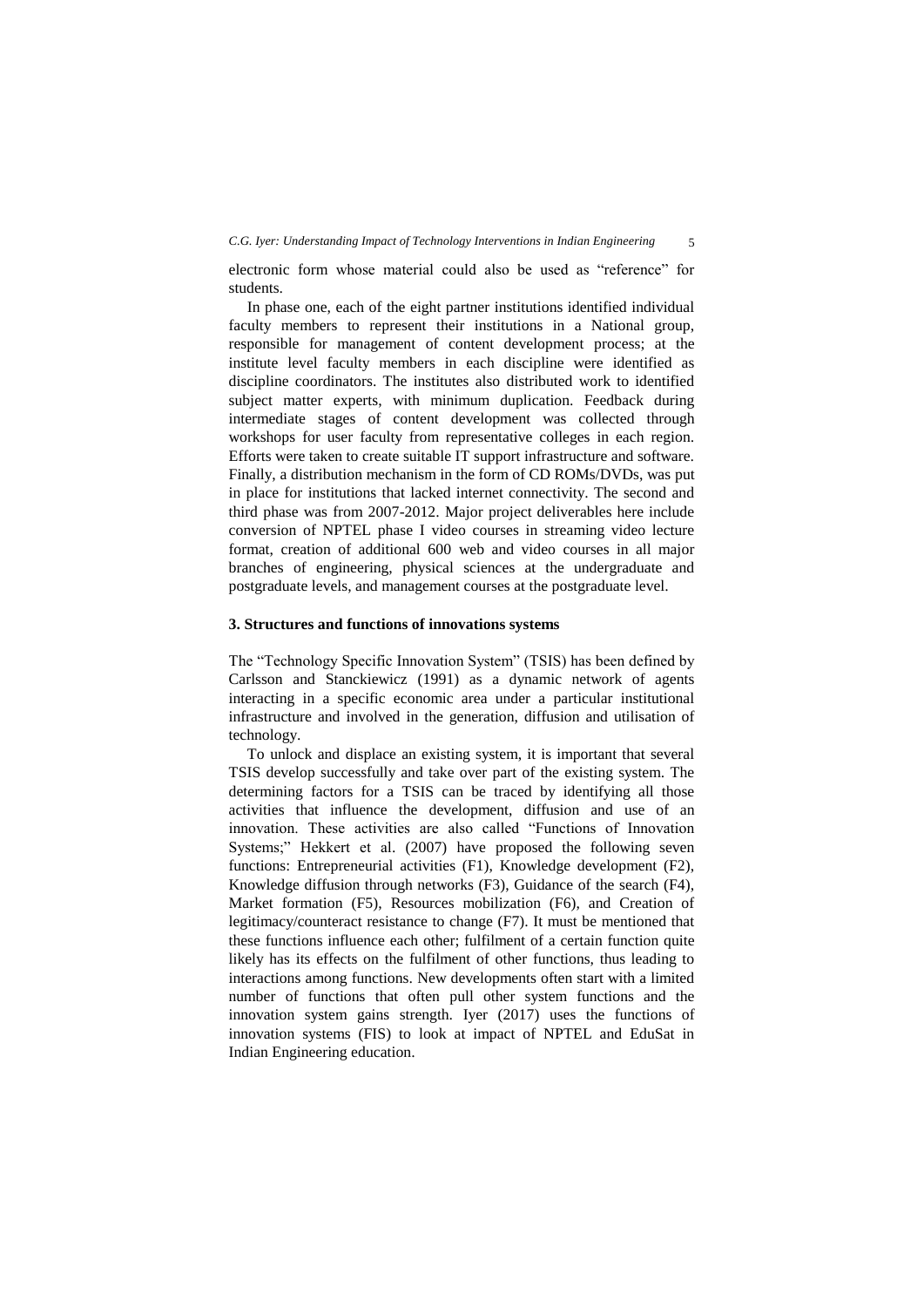Wieczorek and Hekkert (2012) argue that this functional analysis needs to be coupled with a structural analysis for a better understanding of innovation systems. There are four structural elements of any TSIS: (a) actors, (b) institutions, (c) interactions, operating within (d) a specific infrastructure. Each of the functional element comprises all the structural elements within it. Thus, each function needs to be examined through the perspective of the four structural elements of the function. With respect to each function, the problems for actors can be presence related or capabilities related; institutional problems (both hard and soft) can be presence or capacity related; interaction problems can be presence or quality related, infrastructure problems can be presence or quality related.

Hekkert and Negro (2009) point out that the method used to map interaction patterns between system functions is inspired by "Historical Event Analysis." The goal of an event history analysis (EHA) is to explain a qualitative change (an "event") that occurs in the behaviour of a unit (can be an individual or any collective) at a particular point in time (Berry and Berry 1990). This approach consists of retrieving as many events as possible that have taken place in the innovation system using archive data, such as newspapers, magazines, reports, and articles from professional journals. The events are classified into event categories, and then allocated to a system function. The contribution of an event to the fulfilment of a system function may differ considerably from event to event. Some events have a positive contribution to the diffusion of the technology, while others may contribute negatively. The balance between positive and negative events yields specific insights on the analysed technology. Since the importance of an event is not known beforehand, it is not weighted in this methodology. In this paper we use the coupled functional-structural analysis (which in our opinion is a better framework compared to FIS) to understand the impact of NPTEL and EduSat in Indian Engineering

#### **4. Case studies on use of technology in engineering education**

We now present the description of the IIT Bombay distance education network from Iyer (2014) followed by a coupled functional-structural analysis of the network; analysis of the NPTEL programme is also done on similar lines.

# **4.1 Case study 1: Indian Institute of Technology, Bombay EduSat network**

Moudgalya et al. (2009) state that ISRO was looking for live transmission of courses for EduSat, which opened the possibility of IIT Bombay collaborating with ISRO. When IIT Bombay switched over to EduSat,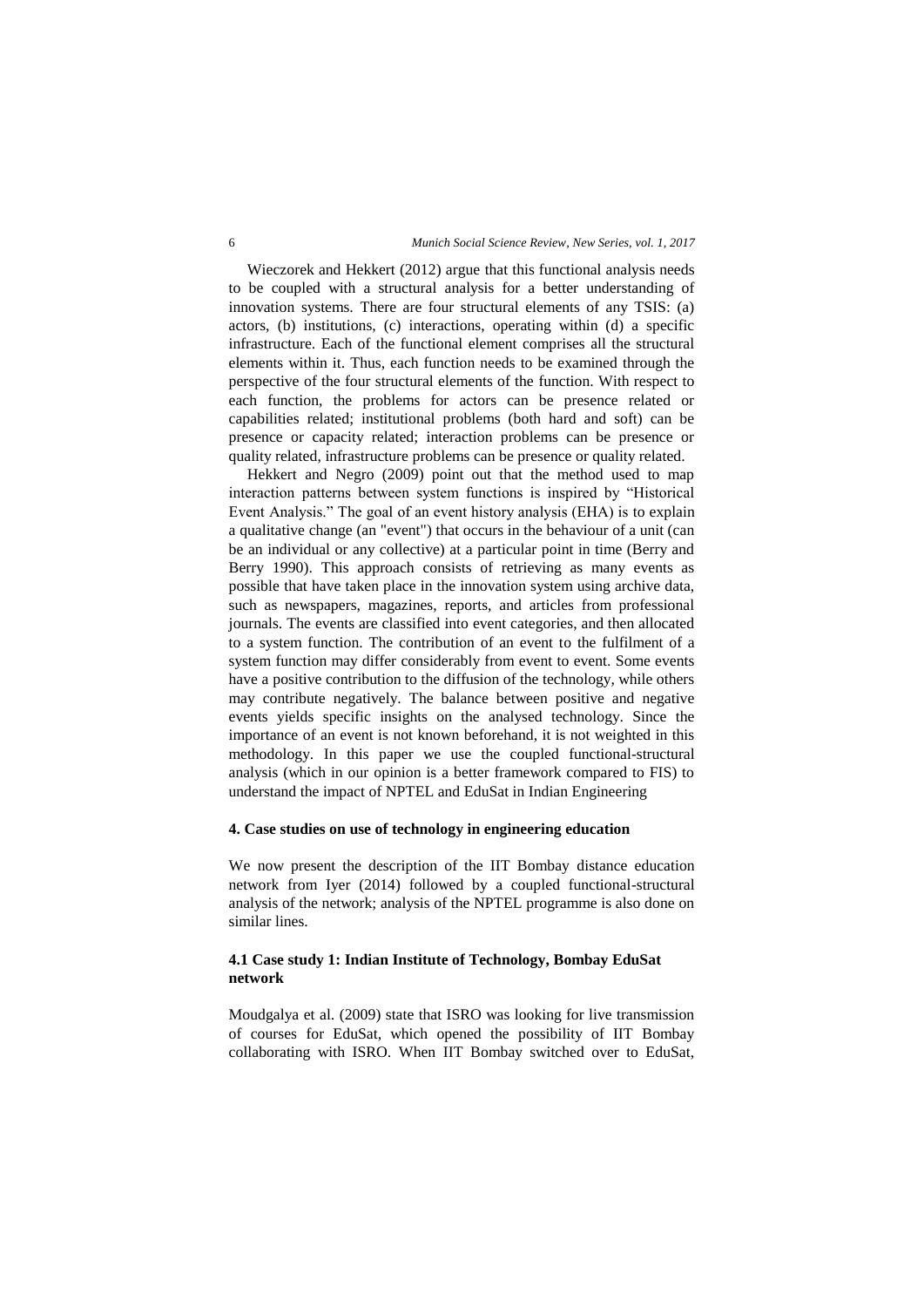there were about 40 remote centres (with free of cost equipment given by ISRO) that could receive their transmission. Moudgalya et al. (2009) note the total number of remote centres including those in the pipeline there were about 90. New remote centres paid a onetime charge of about INR 500,000 for the infrastructure. Transmission through EduSat was preferable as it offered a guaranteed and reliable bandwidth at no cost for IIT Bombay. When IIT Bombay signed up with ISRO, different national dailies covered the event and students from all over the country wrote mails enquiring when a remote centre would be established in their town. However, ISRO generated invoices only after a minimum number of applications were received; as a result, it used to take anywhere between two to six months to establish a remote centre. Moudgalya et al. (2009) also note that while utilising EduSat, IIT Bombay was hampered by the lack of two essential infrastructure facilities; first, it did not have a receiving station, second, the hub was located at Amrita University in South India and not at IIT Bombay, which resulted in additional coordination difficulties. Ensuring that every remote centre was in working condition also required a lot of work and coordination with the service provider (Bharat Electronics Limited); as a result, many remote centres went inactive. Moudgalya (T4E'09 2009) presentation states that out of the 65 remote centres only 25 were active in 2009.

The growing demand for its courses across the country made IIT Bombay realize that it had to cater to the demand at a reasonable speed. However, given the challenges faced with respect to the time required to establish a remote centre, the coordination effort to keep it active, and the fact that IIT Bombay had only one channel on EduSat and was already fully using it; IIT Bombay concluded that it could not handle the demand for its courses across India using only EduSat. This compelled IIT Bombay to explore the possibility of using other technologies including webcast.

## **4.2 A Coupled Functional and Structural Analysis**

With respect to functions, the main guiding factor (F4) for IIT Bombay and ISRO to initiate satellite transmission for distance education was responsibility towards society. This inspired both of these institutions to start their entrepreneurial activities (F1), collaborate with each other (F1) and use their resources (F6) towards the objective. The coverage by the media increased visibility and demand, resulting in the increase of the market size (F5). For the generated positive momentum to be sustained and the TSIS to be successful, one can identify at least three necessary conditions. First, infrastructure be rolled out before the enthusiasm for the technology reduces. Second, there be as little as co-ordination problems in the TSIS, this is for both the phases i.e. the setup of infrastructure as well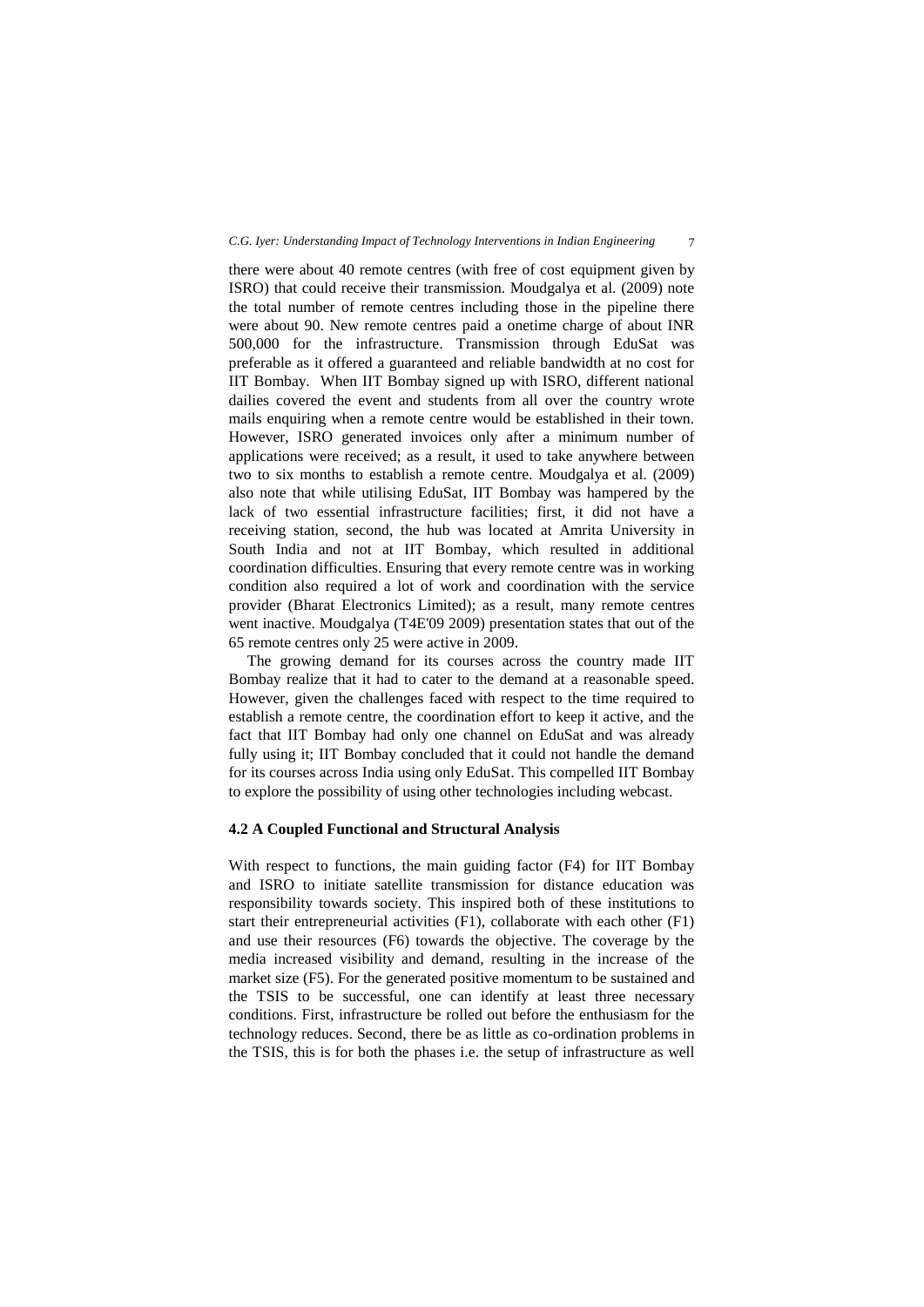as actual transmission. Finally, a better technology does not challenge or substitute this technology. Given the nature of users (primarily engineering students completing a four-year course) it was imperative that the first two conditions be met as soon as possible, or else users could embrace an alternative technology, which is available and accessible. The intensity of the actual events in this system led to an initial increase in the network size (F5), though not to the level of the demand that was generated. The routines followed by ISRO ensured that physical infrastructure required to cater to the actual demand lagged way behind. There was mismatch between the demand generated and the capability of the network to expand. ISRO also did not optimize the available resources on EduSat such that IIT Bombay had more bandwidth to increase its transmission. There were coordination problems at two levels; first, coordination with the receiving hub at south India; and, second, coordination with the service provider to ensure that all the remote centres were working. Finally, a new technology i.e. webcast entered the scene, webcast could cater to the huge demand with lesser resources, and offered more flexibility with respect to the user; thus, webcast challenged the IIT Bombay EduSat network.

Table 1 (below) captures the coupled functional-structural analysis of the IIT Bombay-EduSat network. Here, systemic problems are those factors that hinder the development and functioning of innovation systems. Our analysis points out that the IIT Bombay-EduSat network encountered systemic problems in the sixth and seventh system functions. The system lacked the resources and did not optimize available resources (-ve F6) to cater to the huge spurt in demand in such a short time, termed as Actors problems with respect to their capability and Institutions problems (capacity). This accentuated the coordination problems that arose in the IIT Bombay EduSat network (-ve F6); we interpret this as Interaction problems (intensity/quality). The slow roll out of physical infrastructure did not help in creating legitimacy, we interpret this as Infrastructure problems (capacity). An easily accessible technology i.e. webcast also entered the scene, which challenged legitimacy of EduSat technology (-ve F7). The advantage of webcast was that the lecture could be hosted at a website, which could be later accessed by a student at her/his convenience. As a result, in order to reach out to more towns/cities4 in the country, IIT Bombay started using webcast in addition to using EduSat for the established remote centres. The impact of these systemic problems on the positive momentum of the system can be understood from the fact that out of the 65 remote centres in the network only 25 were active in 2009 (i.e.,

<sup>4</sup> Demand primarily came from towns/cities in the country rather than villages/country side.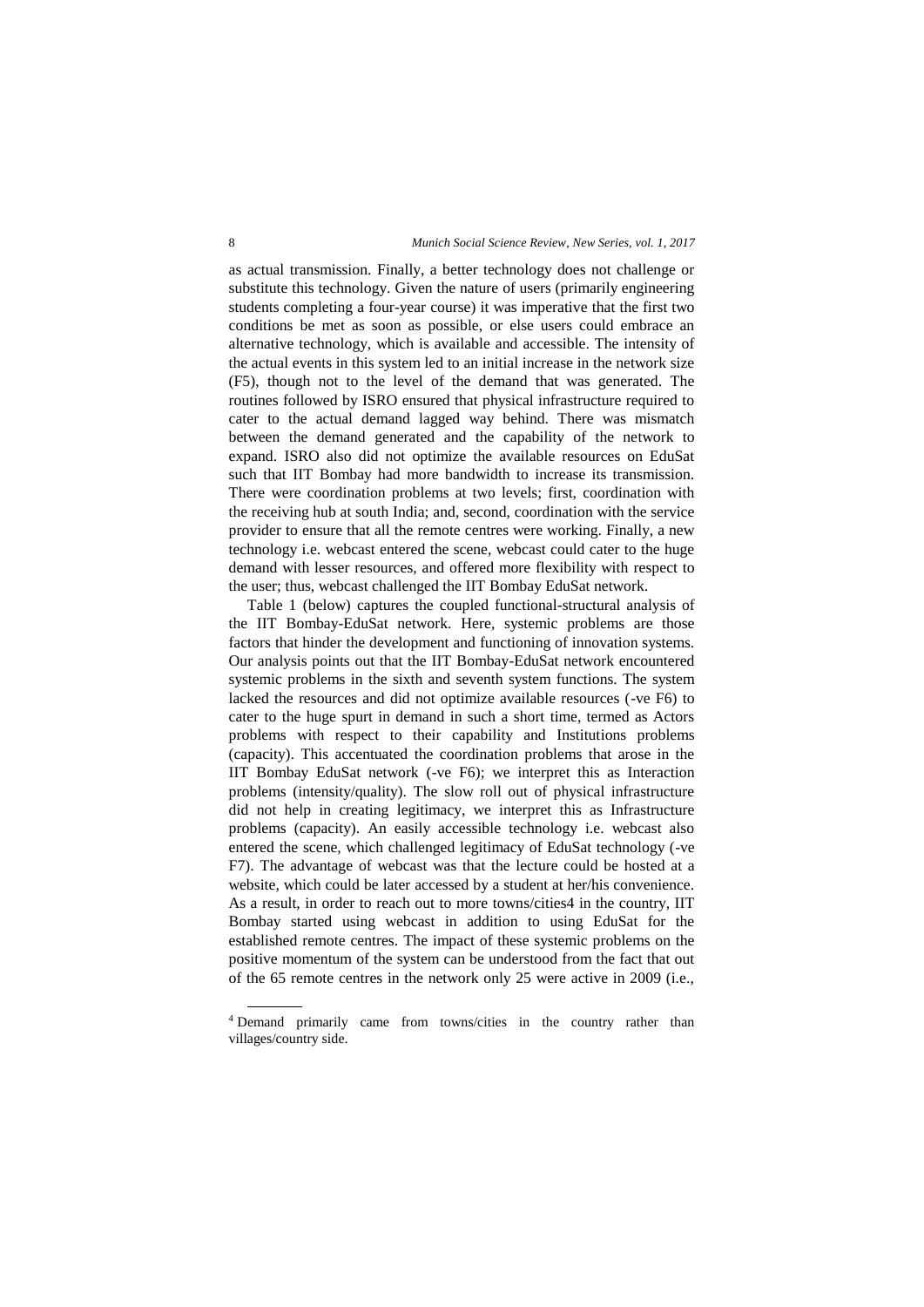| <b>System</b><br><b>Function</b>                                                                                          | <b>Structural element</b>                                                                                      | <b>Systemic</b><br>problem                                              | Type of systemic<br>problem |
|---------------------------------------------------------------------------------------------------------------------------|----------------------------------------------------------------------------------------------------------------|-------------------------------------------------------------------------|-----------------------------|
| F1-entrepre-<br>neurial                                                                                                   | a) Actors: IIT Bombay,<br>ISRO, Remote Centres,                                                                |                                                                         |                             |
| activities<br>F2-knowledge<br>development                                                                                 | Media, Students, Service<br>Providers<br>b) Institutions: ISRO's                                               |                                                                         |                             |
| F3-knowledge<br>diffusion                                                                                                 | routines, Expectations of<br>students                                                                          | --                                                                      |                             |
| F4-guidance of<br>the search                                                                                              | c) Interactions: IIT<br>Bombay-ISRO, IIT                                                                       |                                                                         |                             |
| F5-market<br>formation                                                                                                    | Bombay-Remote<br>Centres, IIT Bombay-                                                                          |                                                                         |                             |
| Service Providers, IIT<br>F6-mobilisation<br>Bombay-Students<br>of resources<br>d) Infrastructure:<br>Physical, Financial | a) Actors problems<br>b)Institutions<br>problems<br>c)Interactions<br>problems<br>d)Infrastructure<br>problems | a) Capabilities<br>b) Capacities<br>c) Intensity/quality<br>d) Capacity |                             |
| F7-creation of<br>legitimacy                                                                                              |                                                                                                                | d)Infrastructure<br>problems                                            | d) Capacity                 |

around 38 per cent) reducing the growth as well as impact of the IIT Bombay EduSat TSIS.

**Table 1:** Functional-Structural Analysis of the IIT Bombay-EduSat network

# **4.3 Case study 2: NPTEL**

According to Walsh (2011) the most striking feature of NPTEL is its consortial structure, as the eight partner institutions of NPTEL compete with each other for faculty and students. It also required all partner institutions to build consensus on fundamental curricular issues. The scope of NPTEL effort is significant as almost 350 faculty were involved in creating content for NPTEL; and the coordination of this faculty effort itself has been a successful experiment in cooperation. This has resulted in a great deal of content. The NPTEL team's only marketing were probably the mailings on NPTEL that were sent to about 2,200 Indian colleges on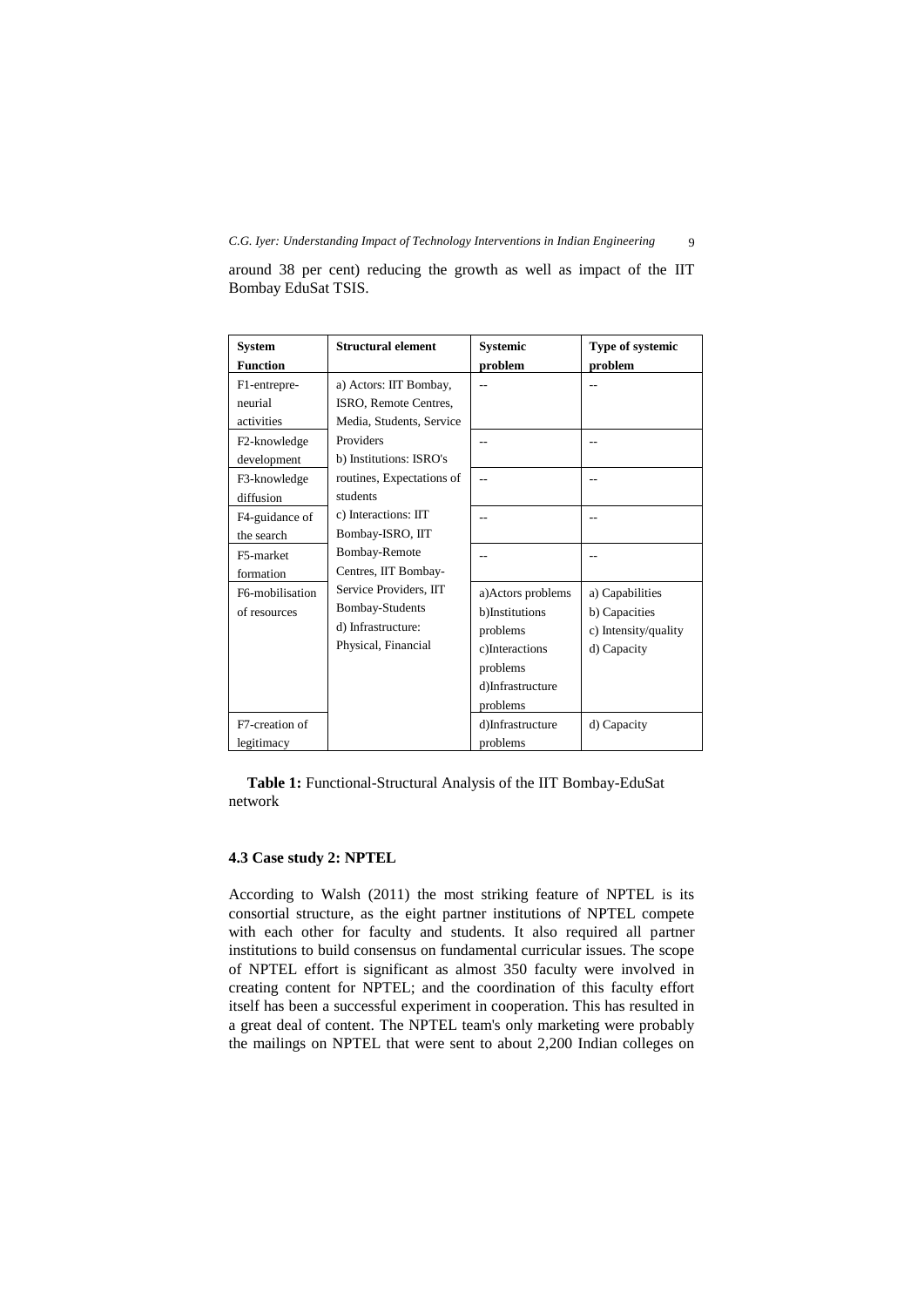two different occasions. Though the awareness of the initiative was not as widespread as the NPTEL team desired; the site attracted its users with minimal outreach and very little marketing. He also notes that NPTEL received over 100,000 visitors per month in the fall of 2008, with video courses being more popular than web courses.

Ravi and Jani (2011) point out that promotion of NPTEL was done using many different methods. Posters and brochures were sent by mail to more than 3,500 institutes across the country. Emails and bulk short messaging services were also sent to principals and placement officers of various colleges across the country. A marketing team visited nearly 350 engineering colleges across the country. This was supplemented with online competitions and the selection of student ambassadors across different campuses. They also note as of March 2010, students (47 per cent of total users) and faculty (10 per cent) from 93 universities, and working professionals (43 per cent) from 175 companies were using NPTEL.

| <b>Period</b>        | <b>Videos</b> | <b>Channel Views</b> |
|----------------------|---------------|----------------------|
| <b>Jan-Dec, 2008</b> | 3198          | 6,939,361            |
| <b>Jan-Dec, 2009</b> | 3965          | 11,898,397           |
| <b>Jan-Dec, 2010</b> | 4618          | 20,273,740           |
| <b>Jan-Dec, 2011</b> | 6400          | 29,291,453           |
| <b>Jan-Dec, 2012</b> | 10,563        | 39,482,461           |
| <b>Jan-Dec, 2013</b> | 90,480        | 53,541,773           |
| Jan-June, 2014       | 92,356        | 33,177,780           |
|                      |               |                      |

**Table 2:** NPTEL-YouTube statistics (Source: Presentation 'NME–ICT', by Pradeep Kaul, at "One Agriculture-One Science", Telangana, 9th March 2015)

A study by Sarvanan and Esmail (2014) looks at the availability and impact of NPTEL in seven selected engineering colleges (among 33) in *Thiruvallur* district in the state of Tamil Nadu. This study which analysed 300 survey questionnaires found that 223 respondents accessed NPTEL from the library, 32 from computer lab and college hostel, 28 through browsing centres, and 17 from their home. Access to NPTEL for engineering students and faculty had to be shared, which limited the time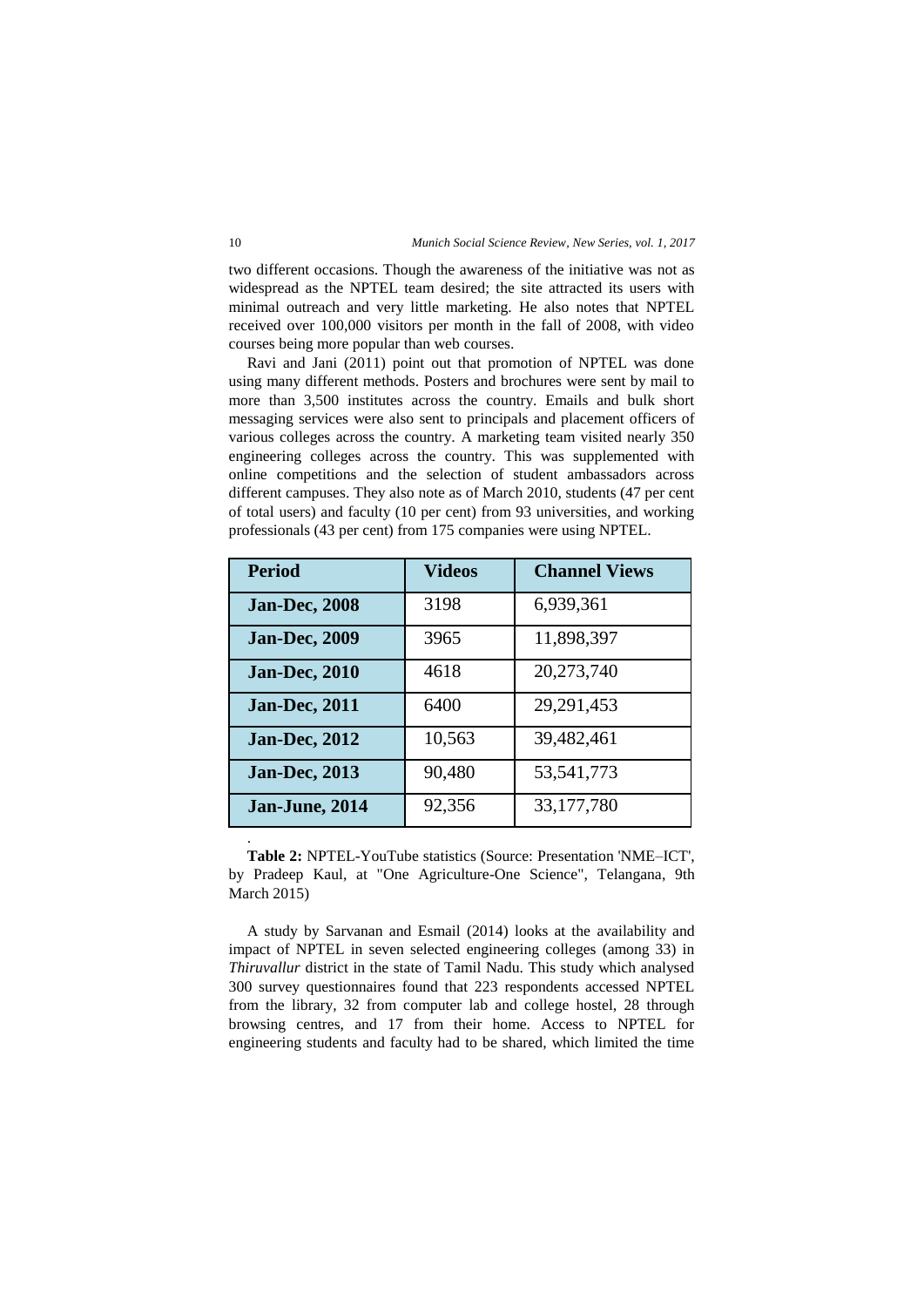an individual can spend benefitting from NPTEL. As of 14th July 2015, according to the NPTEL website, officially there were 982 engineering institutions across the country, which were using NPTEL.

Table 2 shows the NPTEL-YouTube statistics for comparable periods of time; we assume that video hours are cumulative over the years while channel views are the views for that particular period. It is interesting to note that from 2008 to 2013 while video hours have increased by a factor of almost 30, the channel views at the maximum has increased by a factor of nine. If one analyses the numbers in table 2 by channel view per video hour per day, then it shows an interesting pattern (Chart 1).



**Chart 1:** Trend of views per video per day (Data source: Data presented in Table 2.)

The trend was of increase from 2008 till 2011, with a slight decline in 2012 when the video hours increased from 6,400 to 10,563. There is a drastic drop in the year 2013 when the video hours increased from 10,563 to 90,480. It could also be possible that users are now accessing this content through other means, for example, through the Ekalavya television channel which also beams these lectures, or users may have downloaded the lectures which may have brought down the view per video per day. It must also be mentioned that the time spent<sup>5</sup> by each user on NPTEL-You

<sup>&</sup>lt;sup>5</sup> I want to thank an anonymous referee for pointing this out in an earlier version of this paper.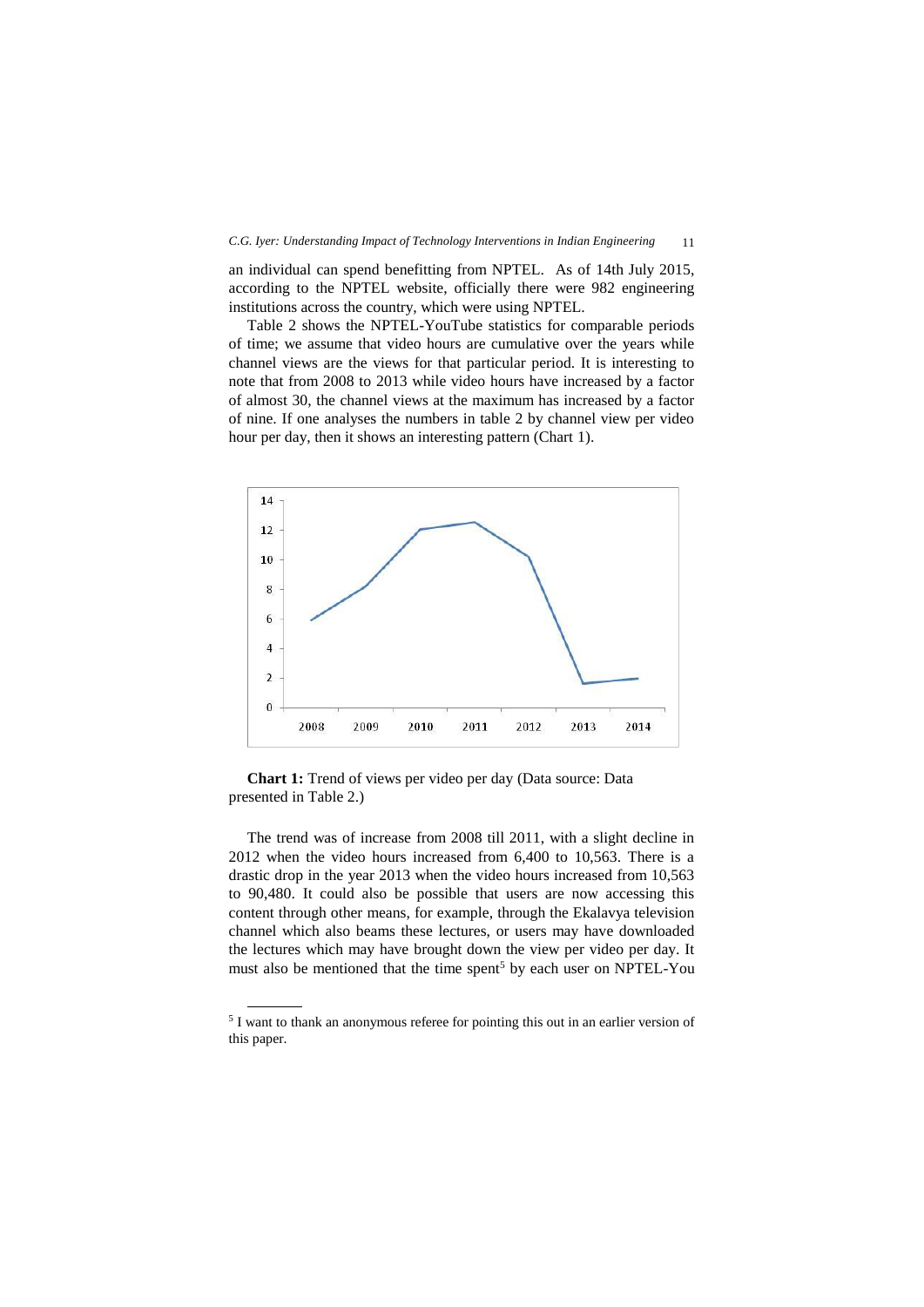Tube or on the videos is an important parameter, to better understand the reach of NPTEL. Since, we do not have those numbers at this point of time we are unable to comment on them. As can be seen from the chart, the trend has shown an increase in the first half of 2014.

What emerges out of this whole exercise is the fact that NPTEL has been able to reach out to larger audience. Chart 2 testifies this statement, 27.83 per cent of the users of NPTEL are not from India. It has users from the United States, United Kingdom, Canada, Germany, Pakistan, Egypt, Singapore, United Arab Emirates, Saudi Arabia, and other countries. It is quite possible that the Indian Diaspora in these countries may be accessing NPTEL.



**Chart 2:** NPTEL user profile outside India (Source: Presentation 'NME–ICT', by Pradeep Kaul, at "One Agriculture- One Science", Telangana, 9th March 2015)

The press coverage of this initiative has been extremely positive and has increased its reach. Table 3 presents a indicative snapshot. Most of the articles listed are positive stories about online learning & NPTEL, and given the growing internet diffusion in India, probably would have helped the cause of NPTEL by generating further interest.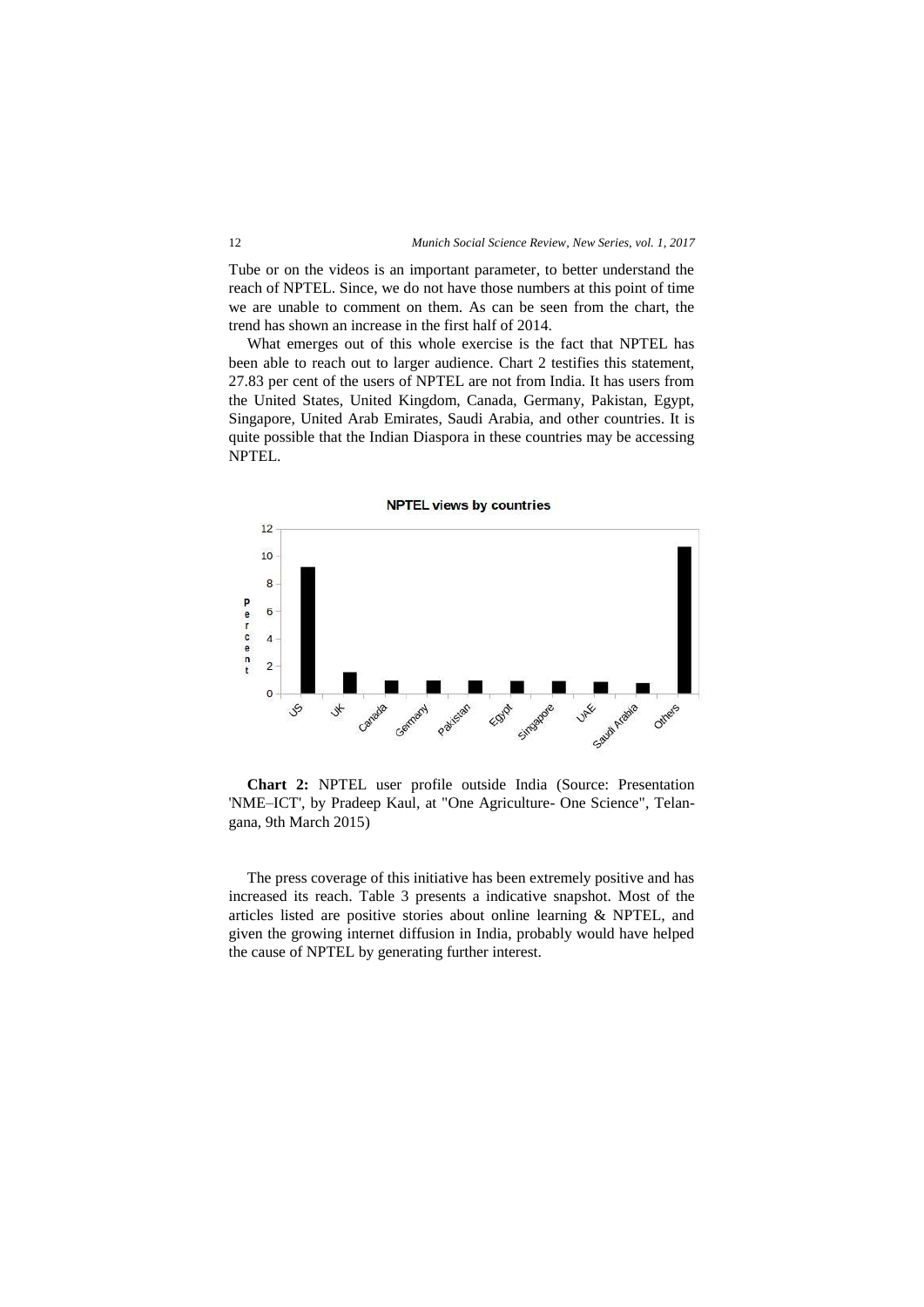| Date          | Article                                       | Paper                  |  |
|---------------|-----------------------------------------------|------------------------|--|
| Nov 27, 2007  | NPTEL set for second phase                    | The Hindu              |  |
| Dec 08 2007   | Thanks, but we don't need your courses: IITs  | The Indian Express     |  |
|               | tell MIT                                      |                        |  |
| July 28, 2008 | IIT online learning courses gaining momentum  | The Hindu              |  |
| Mar 09, 2009  | NPTEL - streaming knowledge to all            | The Hindu              |  |
| May 29, 2011  | OpenStudy to forge partnership with NPTEL     | The Hindu              |  |
| Nov 01, 2012  | Studying at IITs just a click away, online    | <b>Hindustan Times</b> |  |
|               | courses soon                                  |                        |  |
| Sep 21, 2013  | IITs, IISc to take engineering to rural areas | Deccan Chronicle       |  |
| Dec 17, 2014  | NPTEL announces 11 new online courses         | The Tribune            |  |
| Mar 19, 2015  | How NPTEL democratising education and         | The Economic Times     |  |
|               | going into the next level                     |                        |  |
| May 17, 2015  | $NPTEL$ – waiting to become a hit among       | The Hindu              |  |
|               | students                                      |                        |  |

**Table 3:** Snapshot of Press coverage for NPTEL

Walsh (2011) mentions NPTEL's leadership did not consider offering credit or certification to users due to concerns about maintaining the academic standards of the IITs'. The interest that NPTEL generated led it to revisit certification. In March 2014, an online certification course was started by IIT Madras through NPTEL, after which, 1150 certificates were awarded to successful candidates of the first massive online certification course (MOOC) on "Programming, Data Structures and Algorithms." As a part of MOOC, proctored exams were held at 10 cities across India. From the Indian industry, National Association of Software and Service Companies (NASSCOM) collaborated with NPTEL for this effort.

As one of the press coverage in table 3 mentions, after the success of the first MOOC, NPTEL has introduced 11 new online certification courses (NOC). This press note explains that NOC ensures student involvement and continued participation during the running of the online course. This is followed by a proctored certification exam with e-verifiable scores that attests the learning of the student and adds value to the resume (because of the IIT and NASSCOM brand) in the job market. Physical certificates will be awarded to successful candidates, whose digital versions along with the student scores can be verified online by prospective employers. The enrolment for these courses is free. In view of the overwhelming response, the number of cities in India where exams would be held has been increased from 10 to 100.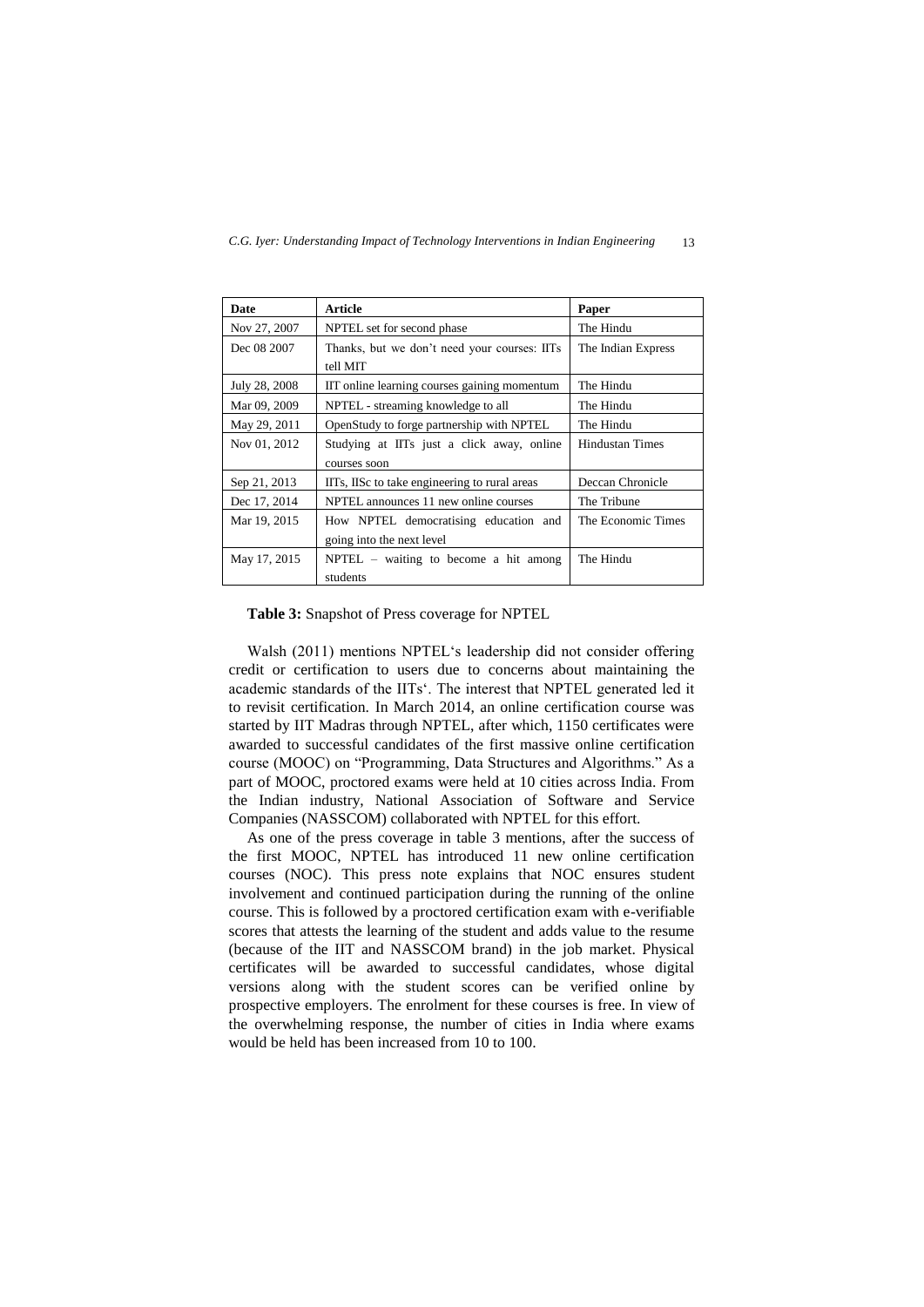#### **4.4 A Coupled functional and structural analysis of system**

The goal of NPTEL was to make content available to the largest number of students and engineering aspirants in the country. This was the guidance factor (F4) to unleash their entrepreneurial energy (F1). We think that prior experience of one of the partner institutions (F2 and F3) helped NPTEL to choose webcast as the technology to reach out a wider audience. The growth and use of internet in India in the past decade has increased exponentially, which had its own positive momentum. Thus, the choice of webcast by NPTEL to launch their content added to the positive momentum of the initiative (F5). MHRD (F6) contributed with financial resources while the partner institutions pooled in the human resources (F6). The amount of coordination and cooperation among the partner institutions (F6) in pursuit of a single goal kept the positive momentum going. In phase two and three there were efforts towards marketing of the project (F5). In phase two, with increased funding from MHRD (F6), the efforts of the NPTEL team towards industry-interfaces and certification courses (F6), as well as the increased press coverage resulted in increased views and subscribers not only in India but across the world (F5). The fact that the target group of students, working professionals, and faculty (to a lesser extent) accessed the content<sup>6</sup> implies that NPTEL was able to reach out to its core audience. The tremendous response to MOOC, due to the brand name of the partner institutions & NASSCOM, and the choice of certification courses that were offered; also, stands testimony to the impact of NPTEL (F5) and the positive momentum gained by the effort. Thus, many of the functions in this innovation system have been reinforced each other increasing the impact.

However, there are few challenges that are not allowing NPTEL to realise its true potential, for example, in one of the studies above it can be seen that most of the students' access NPTEL only through the library with very few accessing from their home (-ve F6). This is also reflected in some sense in the drastic drop of views per video per day for the years 2013 and 2014. There is also the other social issue of faculty (-ve F7) in other engineering colleges not wanting to use NPTEL (as it may show them in a bad/inferior light). Currently the huge demand for quality content coupled with the incentive to be associated with the brand name of IITs and IISc (elite institutions) - both of which are important from the perspective of getting a job for thousands of engineering students in India - make these negative issues extremely minor not to affect the positive momentum of the

<sup>6</sup> See Mangala (2012).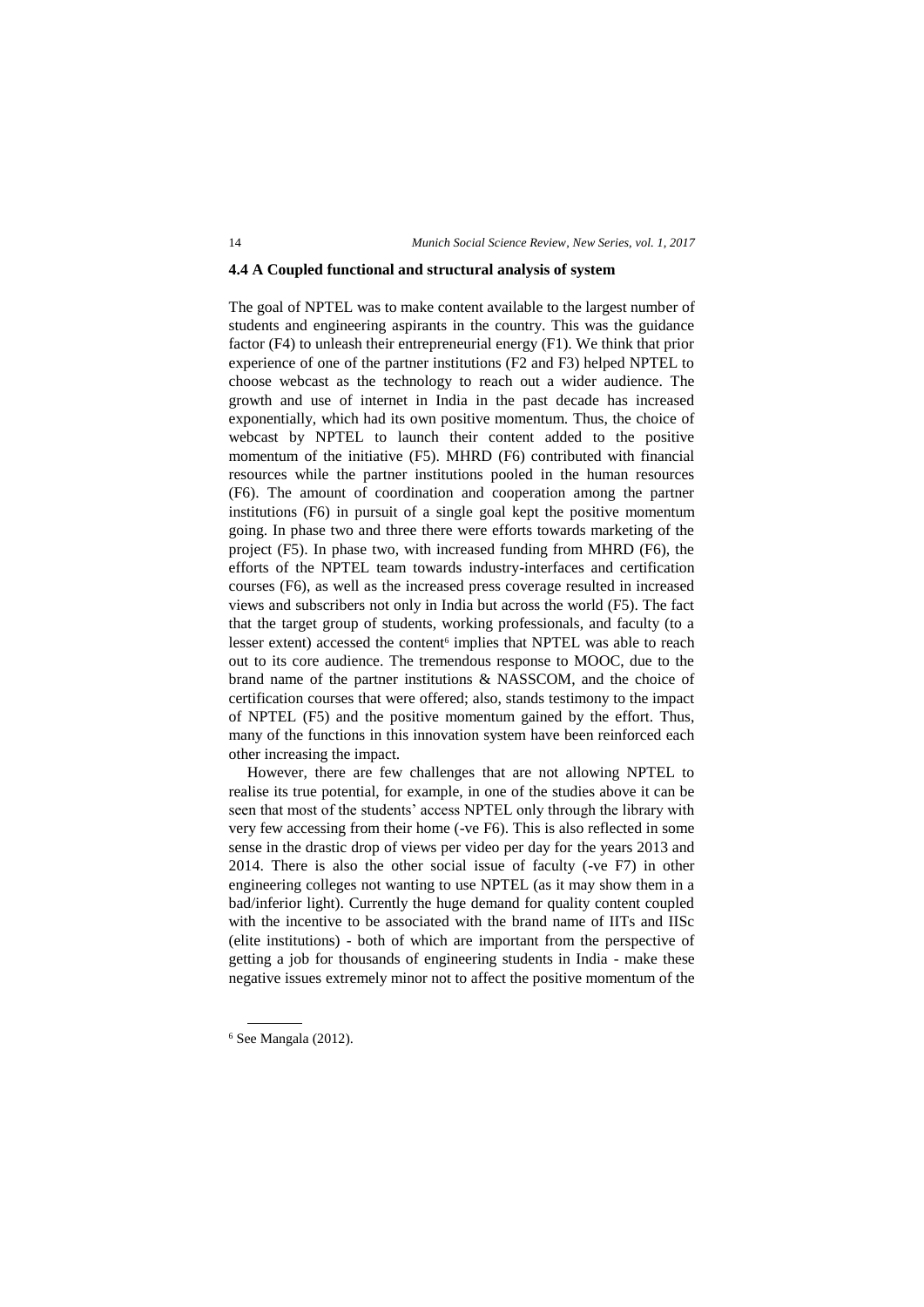#### *C.G. Iyer: Understanding Impact of Technology Interventions in Indian Engineering* 15

TSIS. However, these negative issues are surely impeding the growth/ potential reach of NPTEL.

The functional-structural analysis of NPTEL can be found in table 4. In NPTEL the partner institutions after coordination, record and load the content on an established content distribution platform (internet or YouTube), which better suits their capability; also, the large-scale diffusion of internet helped the network to reach a large number of users, who have access the recorded lectures at their convenience. As in the IIT Bombay-EduSat network, it can be seen that there are no systemic problems in the first five system functions; problems arise only in the sixth and seventh function. The problems of NPTEL come at the Actor level (related to their capability/capacity), as most of the students' access NPTEL only through the library with very few accessing from their home. Private colleges, which are also important Actors in this TSIS are unable to provide enough access points for their students to NPTEL (capability/capacity problem). Then there is also the social issue of faculty in other engineering colleges not wanting to use NPTEL. This creates systemic capability problems at the Actor level which hinders in the creation of legitimacy for NPTEL.

| <b>System Function</b>           | <b>Structural element</b>                                                                                                                                                                   | <b>Systemic</b><br>problem | Type of<br>systemic<br>problem |
|----------------------------------|---------------------------------------------------------------------------------------------------------------------------------------------------------------------------------------------|----------------------------|--------------------------------|
| F1-entrepreneurial<br>activities | a) Actors: IITs and IISc,<br>Government, Media,                                                                                                                                             |                            |                                |
| F2-knowledge<br>development      | Students, Service Providers,<br>Faculty and management of                                                                                                                                   |                            |                                |
| F3-knowledge diffusion           | other engineering colleges                                                                                                                                                                  |                            |                                |
| F4-guidance of the search        | b) Institutions: IITs and IISc                                                                                                                                                              |                            |                                |
| F5-market formation              | routines, Government                                                                                                                                                                        |                            |                                |
| F6-mobilisation of<br>resources  | routines, Expectations of<br>students<br>c) Interactions: IITs and IISc,                                                                                                                    | a)Actor<br>problems        | a) Capability                  |
| F7-creation of legitimacy        | IITs & IISc and Government,<br>IITs & IISc and Service<br>Providers, IITs & IISc and<br>Students, IITs & IISc and<br>Faculty of other colleges<br>d) Infrastructure: Physical,<br>Financial | a)Actor<br>problems        | a) Capability                  |

**Table 4:** Functional-Structural Analysis of NPTEL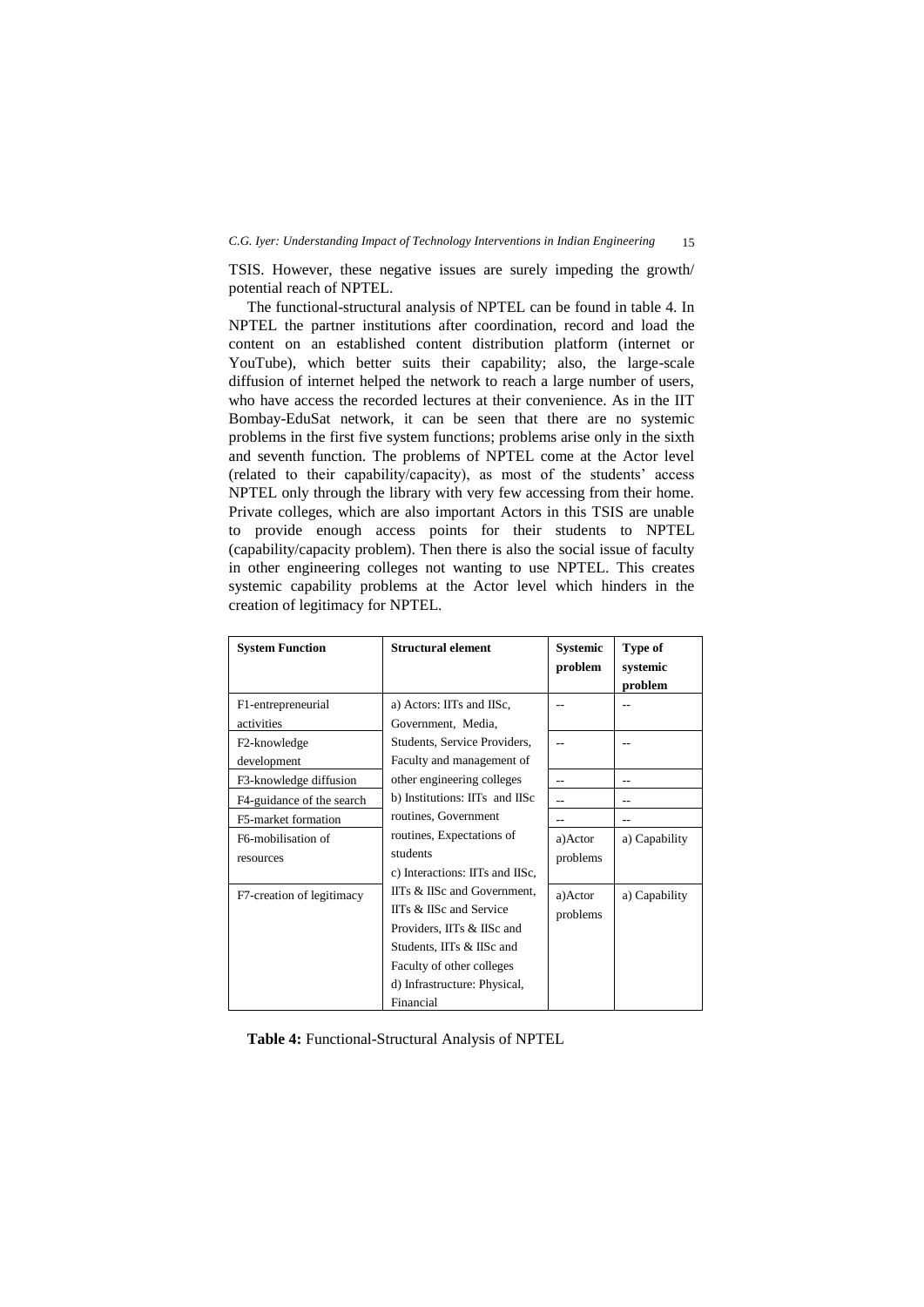#### 16 *Munich Social Science Review, New Series, vol. 1, 2017*

A comparison of table 1 and table 4 shows that NPTEL has fared better than the satellite network, in the sense that it had lesser systemic problems in the innovation system than the satellite network. The better performance of NPTEL points out to the fact that NPTEL has been able to manage more sucessfully the process of technological change. Dosi (1997) points out that four objects of analysis help us understand technological change changes in innovative opportunities; incentives to exploit the innovative opportunities; capabilities of the agents to achieve whatever they try to do, conditional on their perceptions of both opportunities and incentives; organisational arrangements and mechanisms through which technological advance is implemented.

The striking difference between NPTEL and EduSat comes in the third and fourth factor. In NPTEL, each of the partner institutions recorded and loaded the content on an established content distribution platform (internet or YouTube), which better suited their capability than the work in EduSat network. EduSat network involved live transmission of the content or a virtual classroom; this implied that work here included coordinating and working with two other organizations, for the content to be beamed and ensure that all systems in the remote centres were in working condition so that a real time virtual classroom was created. We have also seen that the organizational arrangement and mechanism of NPTEL, with respect to reaching out to a larger audience as well as providing for user preferences and incentives, was better than that of IIT Bombay EduSat network.

#### **5. Concluding observations**

A natural conclusion from the above discussion is that technology intervention in education should keep in focus the capabilities of all the actors involved, as well as strive for organisational arrangements and mechanisms that are based on the opportunities and incentives of these actors. This will increase the chances of a fruitful impact of the technology intervention in education.

Application of the analytical framework for innovation systems in the field of education has thrown up an important point that needs to be highlighted. The reader would have noted that the outcome of the technology intervention in both the case studies have not been touched upon. For innovations happening in the educational domain, few innovation practitioners may define success of such a TSIS as improvement in human capital due to the TSIS. Using the case studies above we would like to argue that this is an excessively strict definition to measure the success of the innovation system and should not be used. It is common knowledge that given the wide variability in the understanding ability/quality of absorption among humans, the same amount of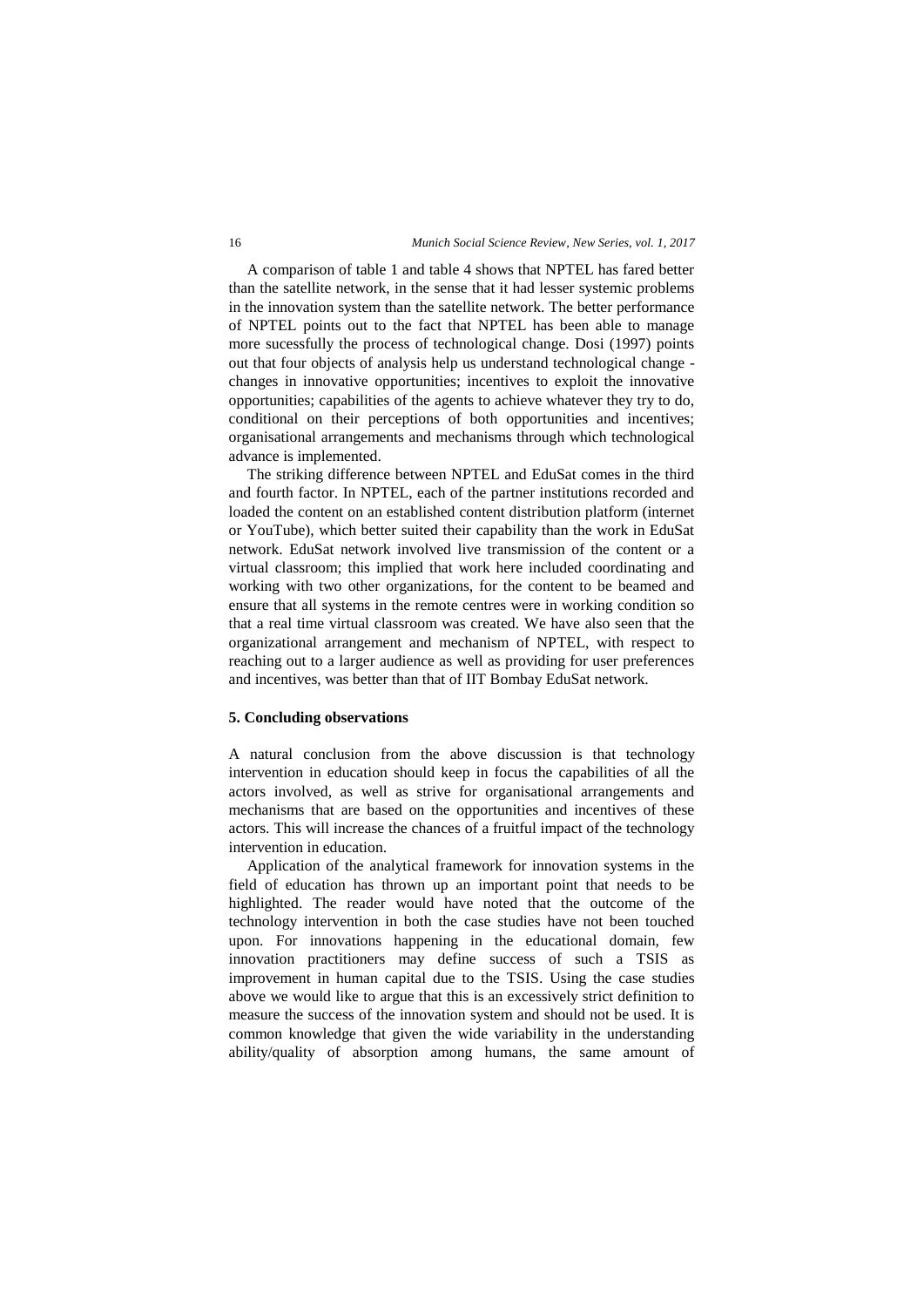tutoring/information will lead to variable outcomes in the quality of human capital for each individual. Thus, this outcome is beyond the control of the TSIS as it is individual specific. Moreover, human capital is a function of time and many parameters, thus isolating the effect of such a TSIS on human capital will not be straightforward. Needless to add, collecting data to measure improvements in human capital due to such interventions will also be a laborious exercise. In the case studies discussed above, what the TSIS's tried to ensure was to use the innovation to help the students and other faculty (present as actors in the TSIS) access quality content. IIT Bombay-EduSat network was not able to reach everybody it intended to, whereas the reach of NPTEL has been much better. Thus, for these TSIS's, success in realistic terms should be measured in terms of their reach and not how effective they have been in improving the human capital. We would like to conclude this paper stating that success of TSIS or technology intervention in the field of education should be measured in terms of its reach.

**Acknowledgment**: I thank the Editor (Manfred J. Holler) and the anonymous referees for their comments and suggestions, which have benefited the paper. I am solely responsible for any errors that remain in the paper.

#### **References**

- Berry, F. S., and W. D. Berry (1990), "State Lottery Adoptions as Policy Innovations: An Event History Analysis," *American Political Science Review* 84: 395–415.
- Bhaskaranarayana, A., C. Varadarajan, and V. S. Hegde (2009), "Space-Based Societal Applications – Relevance in Developing Countries," *Acta Astronautica* 65: 1479–1486.
- Carlsson, B., and R. Stanckiewicz (1991), "On the Nature, Function and Composition of Technological Systems," *Journal of Evolutionary Economics* 1: 93–118.
- Dosi, G. (1997), "Opportunities, Incentives and the Collective Patterns of Technological Change," *Economic Journal* 107: 1530-1547.
- Hekkert, M. P., R. A. A. Suurs, S. O. Negro, S. Kuhlmann, and R. E. H. M. Smits (2007) "Functions of Innovation Systems: A New Approach for Analysing Technological Change," *Technological Forecasting and Social Change* 74: 413–432.
- Hekkert, M. P., and S. O. Negro (2009), "Functions of Innovation Systems as a Framework to Understand Sustainable Technological Change: Empirical Evidence for Earlier Claims," *Technological Forecasting and Social Change* 76: 584–594.